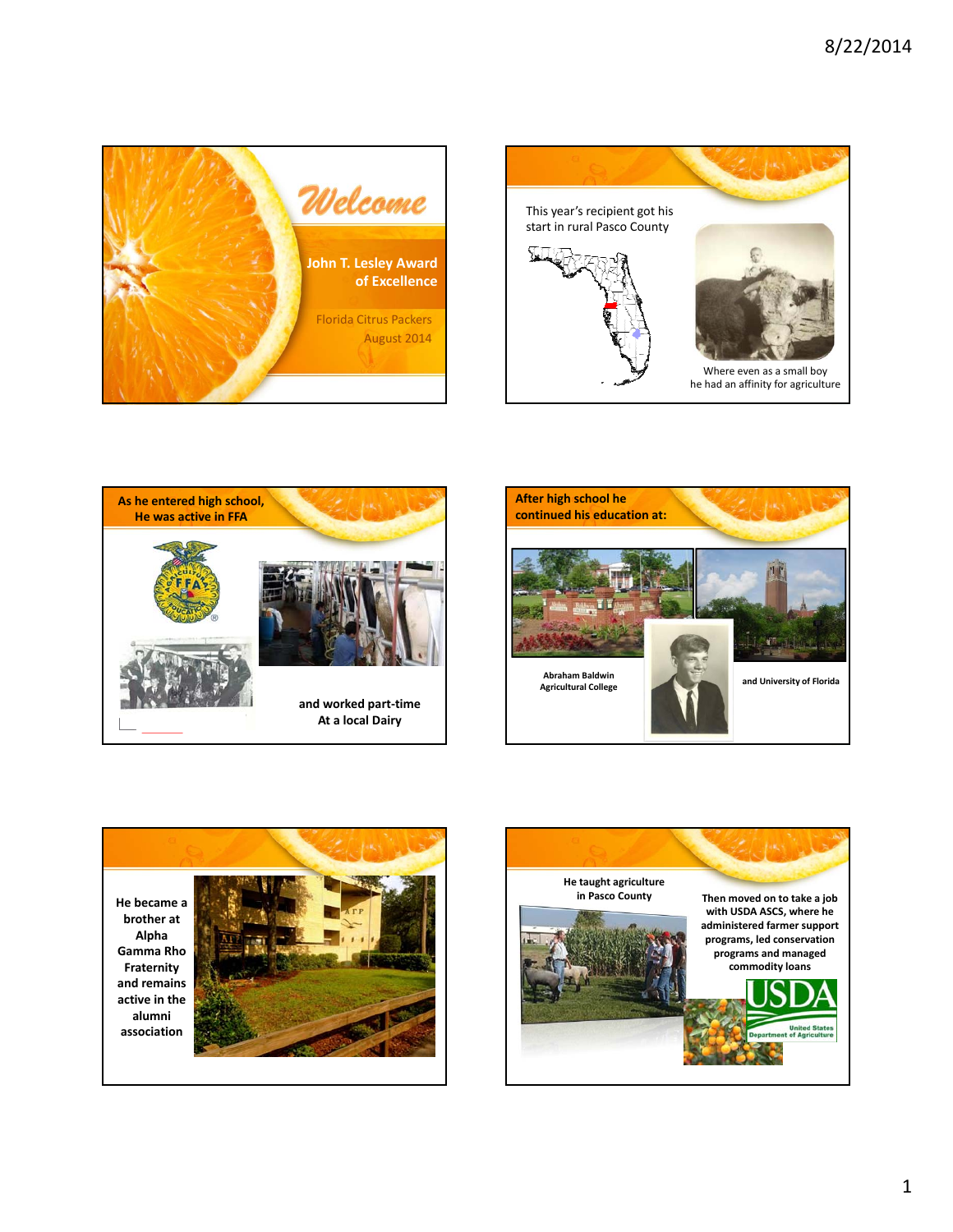



**a low‐cost spray system**

**on his small farm in Pasco County He even invented**





**Our Recipient is a man of many talents**



*He was even once accused of being Big Foot*